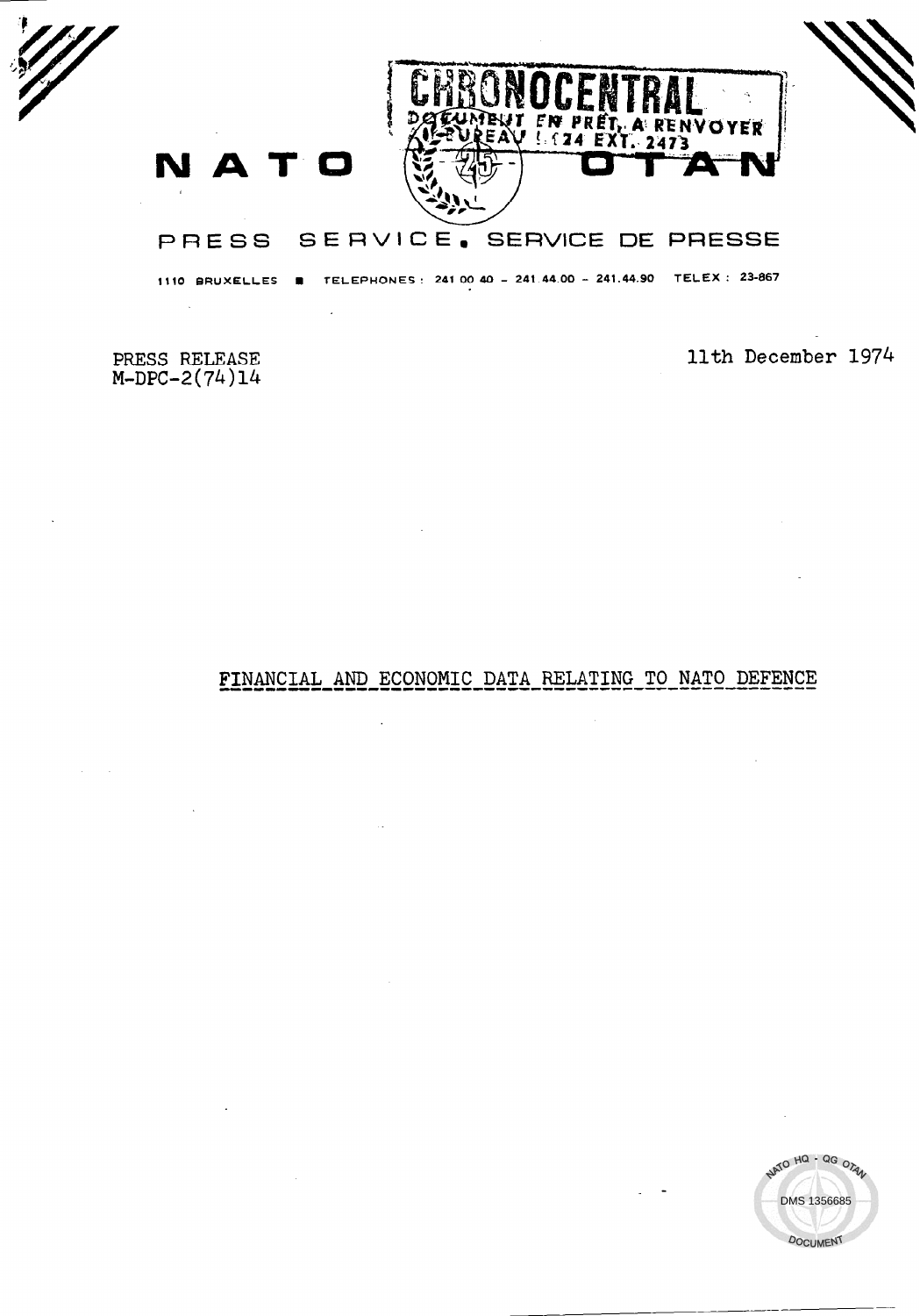### TABLE I. DEFENCE EXPENDITURES AS PERCENTAGE CF GNP (FACTOR COST)

|                          |      |      |         |         | <b>Contractor</b> |
|--------------------------|------|------|---------|---------|-------------------|
| Country                  | 1970 | 1971 | 1972    | 1973    | 1974(a)           |
| Belgium                  | 3.3  | 3.2  | $3 - 1$ | 3.0     | 3.1               |
| Denmark                  | 2.8  | 3.0  | 2.8     | 2.5     | 2.6               |
| France                   | 4.7  | 4.5  | 4.2     | 4.0.7   | 3.8               |
| Fed. Rep. of Germany (b) | 3.7  | 3.8  | 3.9     | 3.9     | $4 - 1$           |
| Greece                   | 5.6  | 5.5  | 5.2     | 4.6     | 5.0               |
| Italy                    | 3.0  | 3.3  | 3.4     | $3 - 3$ | 3.0               |
| Luxembourg               | 0.9  | 0.9  | 1.0     | 1.0     | 0.9               |
| Netherlands              | 3.8  | 3.9  | 3.8     | 3.6     | 3.8               |
| Norway                   | 4.1  | 4.0  | 3.9     | 3.8%    | 3.8               |
| Portugal                 | 7.9  | 8.3  | 8.0     | $6.9 -$ | 6.4               |
| Turkey                   | 4.7  | 4.9. | 4.7     | 4.5     | 4.1               |
| United Kingdom           | 5.6  | 5.8  | 5.9     | 5.6     | 5.8               |
| Total Europe             | 4.2  | 4.3  | 4.3     | 4.1     | 4.1               |
| Canada                   | 2,8  | 2.7  | 2.5     | $2 - 4$ | 2.4               |
| United States            | 8,7  | 7.7  | 7.3     | 6.6     | 6,6               |
| Total NATO               | 6.7  | 6.2  | 5.9     | $5 - 3$ | 5.3               |
|                          |      |      |         |         |                   |

### (current prices)

Footnotes : a. Preliminary estimates,

سالو سال پروژه

 $\mathcal{O}_{\mathcal{A}^{\text{out}}}$  $\bar{u}$ 

 $\mathbb{R}^{2n+1}$ 

b. These percentages have been calculated without taking into account the expenditures on Berlin (see note c. to Table III) ; if these expenditures were included, the percentages would be as follows :

| 1970 : 4.3 |  | 1972 : 4.7 |  | 1974 : 4.9 |  |
|------------|--|------------|--|------------|--|
| 1971 : 4.5 |  | 1973 : 4.7 |  |            |  |

外。

 $\frac{1}{\epsilon}$ 

 $\frac{1}{2}$ 

 $\ddot{\cdot}$ 

 $\ddot{\cdot}$ 

 $\frac{1}{3}$ 

¢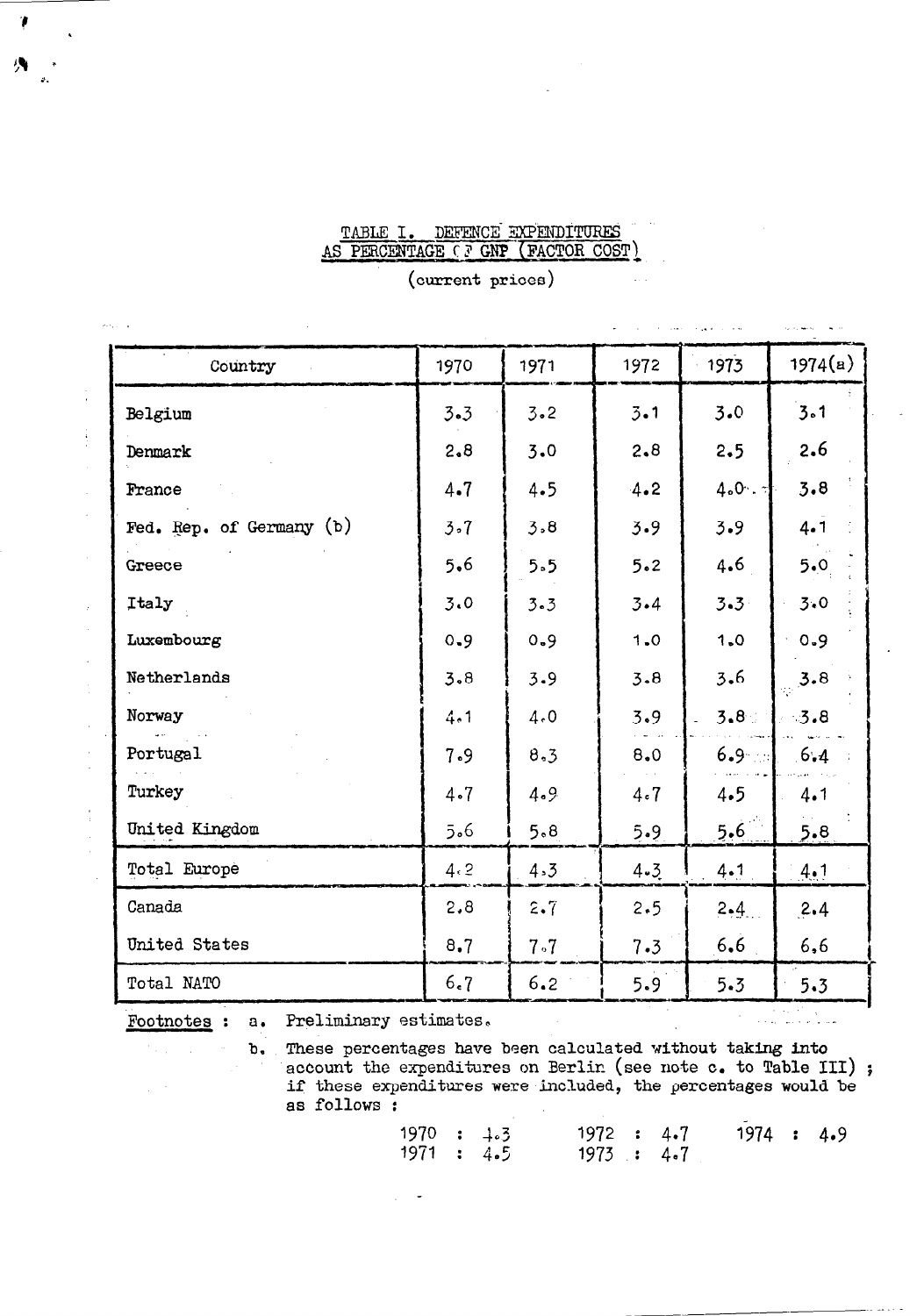#### TABLE II. DEFENCE EXPENDITURES

| Country             | 1970 or<br>1970/71 | 1971 or<br>1971/72 | 1972 or<br>1972/73                    | 1973 or $1974 \frac{or}{or}$ (b)<br>1973/74 | 1974/75                |
|---------------------|--------------------|--------------------|---------------------------------------|---------------------------------------------|------------------------|
| Belgium             | $-10.7$            | $+ 5.8$            | $+11.3$                               | $+ 10.9$                                    | $+ 17.1$               |
| Denmark             | $+12.2$            | $+ 11.2$           | $4 - 4$<br>$+$                        | $+ 8.2$                                     | $+ 14.6$               |
| France              | $+ 4.7$            | $+ 5.4$            | 5.1<br>$+$                            | $+9.4$                                      | $+9.2$                 |
| Fed. Rep.of Germany | $+4.6$             | $\div 12.8$        | $+ 12.9$                              | $+ 11.1$                                    | $+ 12.7$               |
| Greece.             | $+11.3$            | $+9.0$             | $+11.2$                               | $+15.4$                                     | $+21.4$                |
| Italy               | $+ 10e$ 6          | $+18.6$            | $+16.8$                               | $+10.6$                                     | $+ 11.9$               |
| Luxembourg          | - 6.2<br>$+$       | $+ 6.2$            | $+17.1$                               | $+16.2$                                     | + 12.6                 |
| Netherlands         | $+$ 7.0            | $+12.6$            | $+11.4$                               | 9.9<br>$+$                                  | $+17.8$                |
| Norway              | $+10.9$            | $+9.0$             | $+ 7.2$                               | 8.2<br>$+$                                  | $+16.4$                |
| Portugal            | $+16.5$            | $+ 17 - 2$         | 9.2<br>÷                              | 4.3<br>$+$                                  | $+24.9$                |
| Turkey              | $0.8f +$           | $+ 39.2$           | $-14.7$<br>÷                          | $+22.9$                                     | $+31.4$                |
| United Kingdom      | $+13.4$            | $+ 2.9$            | 9,5<br>$\omega_{\rm{eff}}^{\rm{max}}$ | $+12.4$                                     | $+ 17.8$               |
| Total Europe        | $+ 6.4$            | $+ 12.1$           | $4 - 11s7$                            | $+9.9$                                      | $+ 14.4$               |
| Canada              | 3.0 <sub>c</sub>   | $-7.9$             | 4.0                                   | $+13.1$                                     | $+11.4$                |
| United States       | 2.5                | 2.5<br>수기          | 2.5                                   | 6.3.<br>$+ -$                               | $+9.2$                 |
| Total NATO          | 1,6                | 0.5<br>$+$         | $-6.1$<br>$\omega_{\rm m}$            | 3.9<br>$+$                                  | $\widetilde{+}$<br>9.9 |

Percentage change in monetary terms over previous fisca. year (2)

### General Note:

الروابط والمحالين

The percentages shown above are based on actual payments made for defence and reflect to a large extent price and pay increases that have accelerated strongly since 1972.

Footnotes : a. With the exception of Ganada, Denmark and the United Kingdom (fiscal year : April-March), Turkey (fiscal year : March-February) and the United States (fiscal year: July-June), the fiscal year of the countries shown in this table coincides with calendar year (1st January-31st December).

b. Preliminary estimates.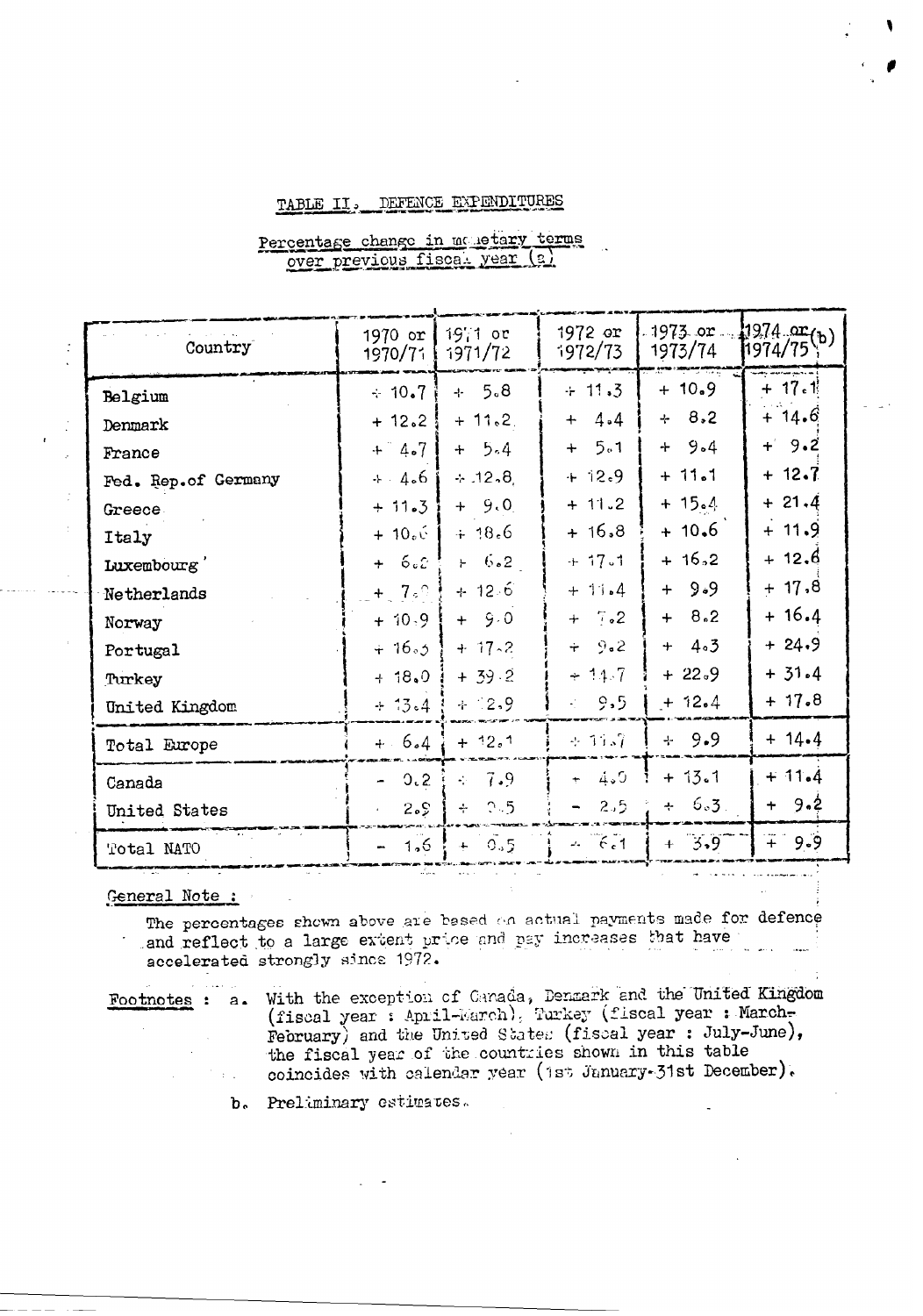#### GROSS NATIONAL PRODUCT (FACTOR COST) TABLE III. AND DEFENCE EXPENDITURES PER HEAD

للفاسيف الا

 $-1974 - (a)$ 

|                     | Gross National Product<br>per head |                                   | Defence Expenditures<br>per head |                         |  |  |  |
|---------------------|------------------------------------|-----------------------------------|----------------------------------|-------------------------|--|--|--|
| Rk.                 | Country                            | $\overline{u}$ s $\left(b\right)$ | Country                          | $\overline{u}$ s \$ (b) |  |  |  |
|                     | United States                      | 5,997                             | United States                    | 397                     |  |  |  |
| 2,                  | Fed.Rep. of Germany                | 5,427                             | Fed. Rep. of Germany             | 228(c)                  |  |  |  |
| $\mathcal{B}_i$     | Canada                             | 5,298                             | Norway                           | 183                     |  |  |  |
| 4                   | Luxembourg                         | 5,289                             | United Kingdom                   | 172                     |  |  |  |
| 5                   | Denmark                            | 5.213                             | Netherlands                      | $172 -$                 |  |  |  |
| 6                   | Norway                             | 4,786                             | France                           | 170                     |  |  |  |
| 7                   | Belgium                            | 4,737                             | Belgium                          | 146                     |  |  |  |
| $\ddot{\mathbf{g}}$ | France                             | 4,497                             | Denmark                          | 137                     |  |  |  |
| 9                   | Netherlands                        | 4,488                             | Canada                           | 127                     |  |  |  |
| $10^{\circ}$        | United Kingdon                     | R <sub>2</sub> 951                | Portugal                         | 97                      |  |  |  |
| 11                  | Italy                              | $2,493$ .                         | Greece                           | 89                      |  |  |  |
| 12                  | Greece                             | ำ, 788                            | Italy                            | 76                      |  |  |  |
| 13                  | Portugal                           | 1,499                             | Luxembourg                       | 48                      |  |  |  |
| 14                  | Turkey                             | 710                               | Turkey                           | 29                      |  |  |  |

Footnotes :

the company of the company of

a. Preliminary estimates.

- b. The national currencies have been converted into US \$ on the basis of the average exchange rates for the first five months of 1974; since then further changes have occured and a certain amount of caution should be exercised in making comparisons.
- c. In addition to military expenses proper, the German Authorities are obliged to incur large annual expenditures for Berlin, owing to the exceptional situation of this city and the need, in the interest of the defence of the Free World, to ensure its viability. These Berlin expenditures are not included since they do not come within the NATO Definition of Defence Expenditures. If they were taken into account, the figure would be US \$ 275.

ì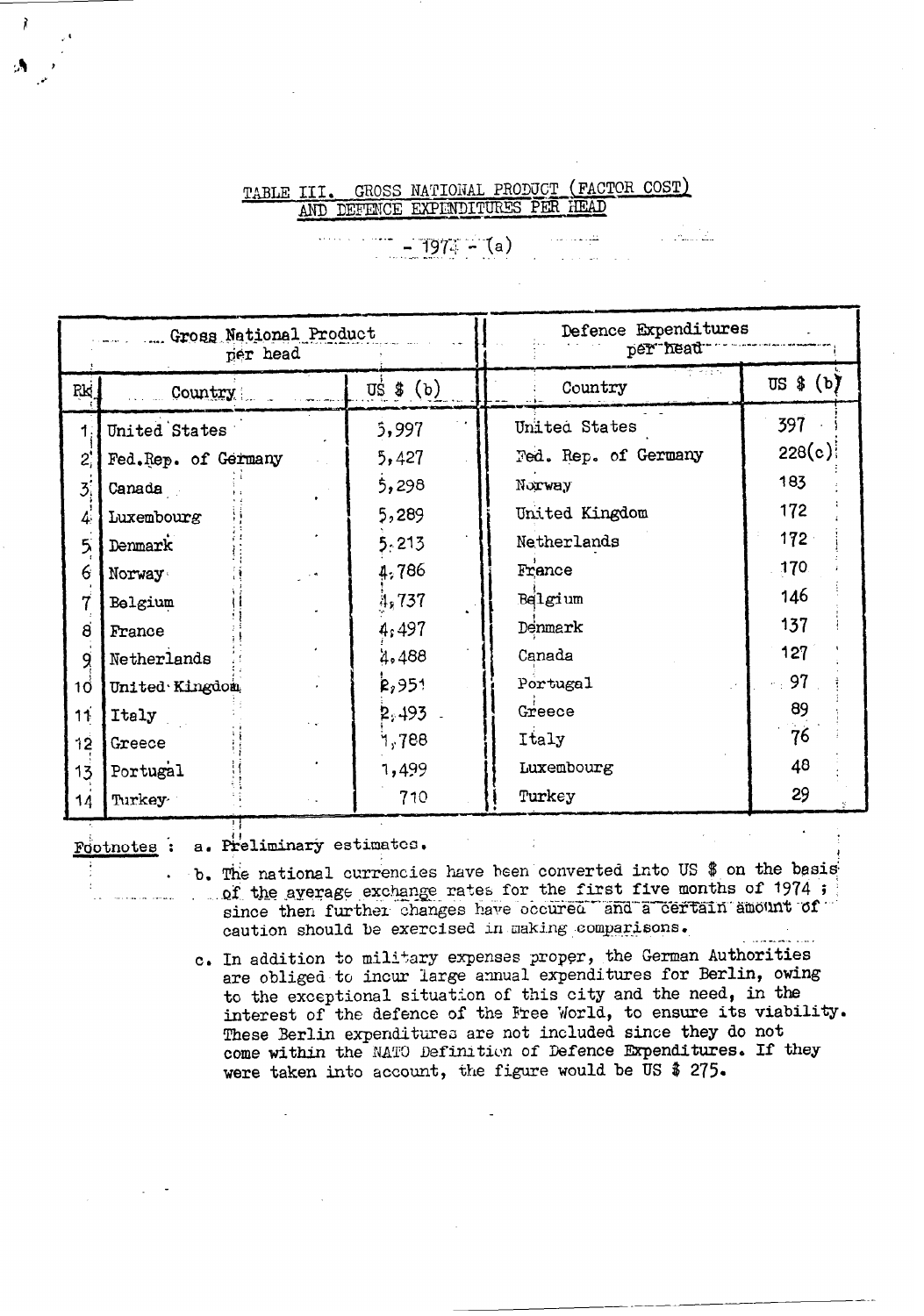## TABLE IV. CAPITAL EXPENDITURES AS PERCENTAGE OF TOTAL DEFENCE EXPINDITURES

Fiscal year 1974 or 1974/75 (a)(b)

 $\sim 100$ 

 $\bar{\mathcal{A}}$ 

| Country              | Major<br>Equipment | Construction | Total <sub>2</sub> |
|----------------------|--------------------|--------------|--------------------|
| Belgium              | 9.7                | 6.6          | $-16.3$            |
| Canada               | 6, 8               | 2.7          | 9.5                |
| Denmark              | $17 - 9$           | 3.9          | 21.8               |
| Fed. Rep. of Germany | 13.1               | 5.8          | 18.9               |
| Greece               | 11.1               | 6.2          | 17.3               |
| Italy                | 14.4               | $2 - 0$      | 16.4               |
| Luxembourg           | 1.7                | 6.5          | 8.2                |
| Netherlands          | 13.4               | 2.5          | 15.9               |
| Norway               | $.11 - 5$          | 4.2          | $15.7 -$           |
| Portugal             | 6.2                | 4.2          | 10.4               |
| Turkey               | 16.6               | $5 - 7$      | 22.3               |
| United Kingdom       | 20.3               | 2.5          | 22.8               |
| United States        | 18.6               | 1.7          | 20.3               |

 $\mathcal{L}$ 

Footnotes : a. Preliminary estimates.

b. See note a., Table II.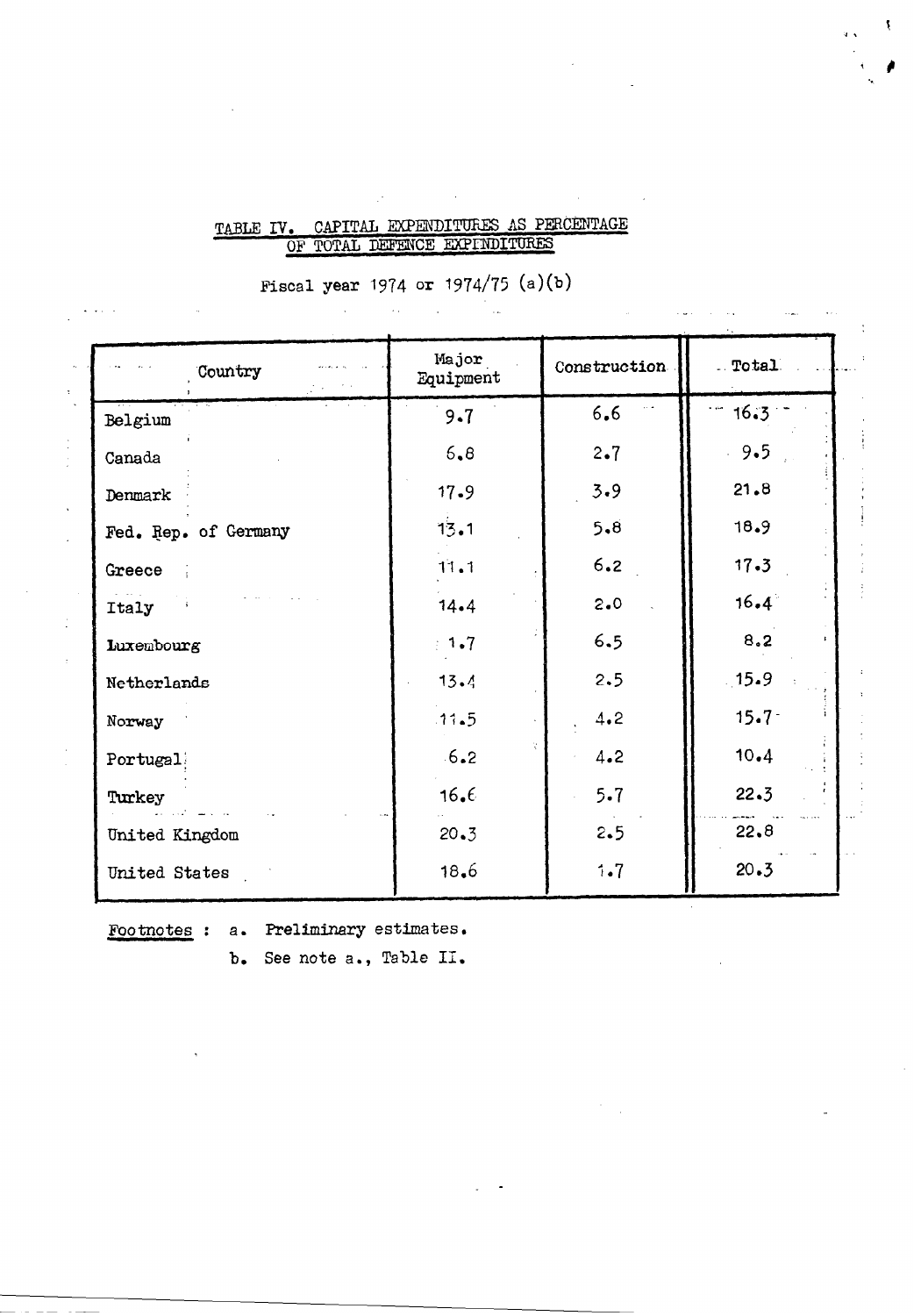# - TABLE V. MAJOR EQUIPMENT EXPENDITURES AS PERCENTAGE  $\omega(\Delta)=0$

 $\overline{a}$ 

OF TOTAL DEFENCE EXPENDITURES

| Country                  | Average<br>1965-1970 | 1971 or<br>1971/72 | 1972 or<br>1972/73 | 1973 or<br>1973/74 | 1974 or<br>1974/75 |
|--------------------------|----------------------|--------------------|--------------------|--------------------|--------------------|
| $\lambda = 1$<br>Belgium | 11.0                 | $12 - 2$           | 11.4               | 8.4                | 9.7                |
| Canada                   | 11.6                 | 8.5                | 6.1                | 7.0                | 6.8                |
| Denmark                  | 13.6                 | 16.6               | 15.4               | 17.2               | 77.9               |
| Fed. Rep. of Germany     | 16.1                 | $11'$ -0           | 12.3               | 12.0               | $-13.1$            |
| Greece                   | 5.6                  | 5.0                | 8.5                | $9 - 4$            | 11.1               |
| Italy                    | 13.0                 | $14 - 4$           | 16.9               | 15.2               | $14 - 41$          |
| Luxembourg               | 2.6                  | $\mathbf{Q}$ .9    | 1.5                | 1.3 <sup>2</sup>   | 1.7                |
| Netherlands              | 14.5                 | 12.8               | 10.7               | 11.2               | 13.4(              |
| Norway                   | 16.8                 | 15.7               | 11.8               | 11.7               | 11.5               |
| Portugal                 | 16.9                 | 11.4               | 7.5                | 4.5                | 1.6.2              |
| Turkey                   | $\frac{1}{3}$ .      | 3.6                | 4.9                | 12.6               | 16.6               |
| United Kingdom           | 15.9                 | 14.9               | 18.6               | $^{\circ}20.1$     | $20 - 3$           |
| United States            | 27.8                 | 22.5               | 21.0               | 19.3               | 18.6               |

 $\ddot{\phantom{a}}$ 

(fiscal year) (a)

المستوفي بمقال

Footnotes : a. See note a., Table II.

للومين فأنابي والمعلو

b. Preliminary estimates.